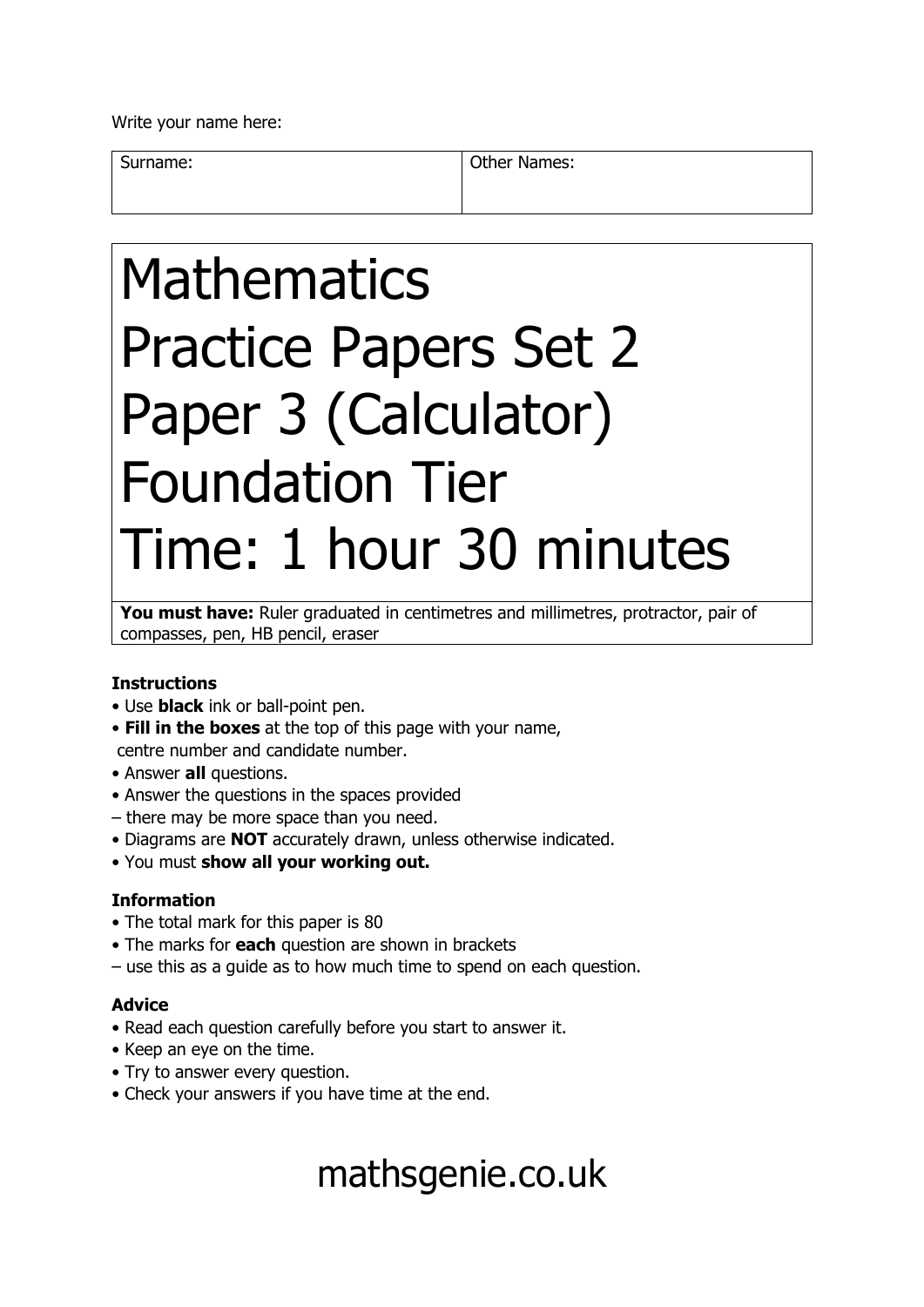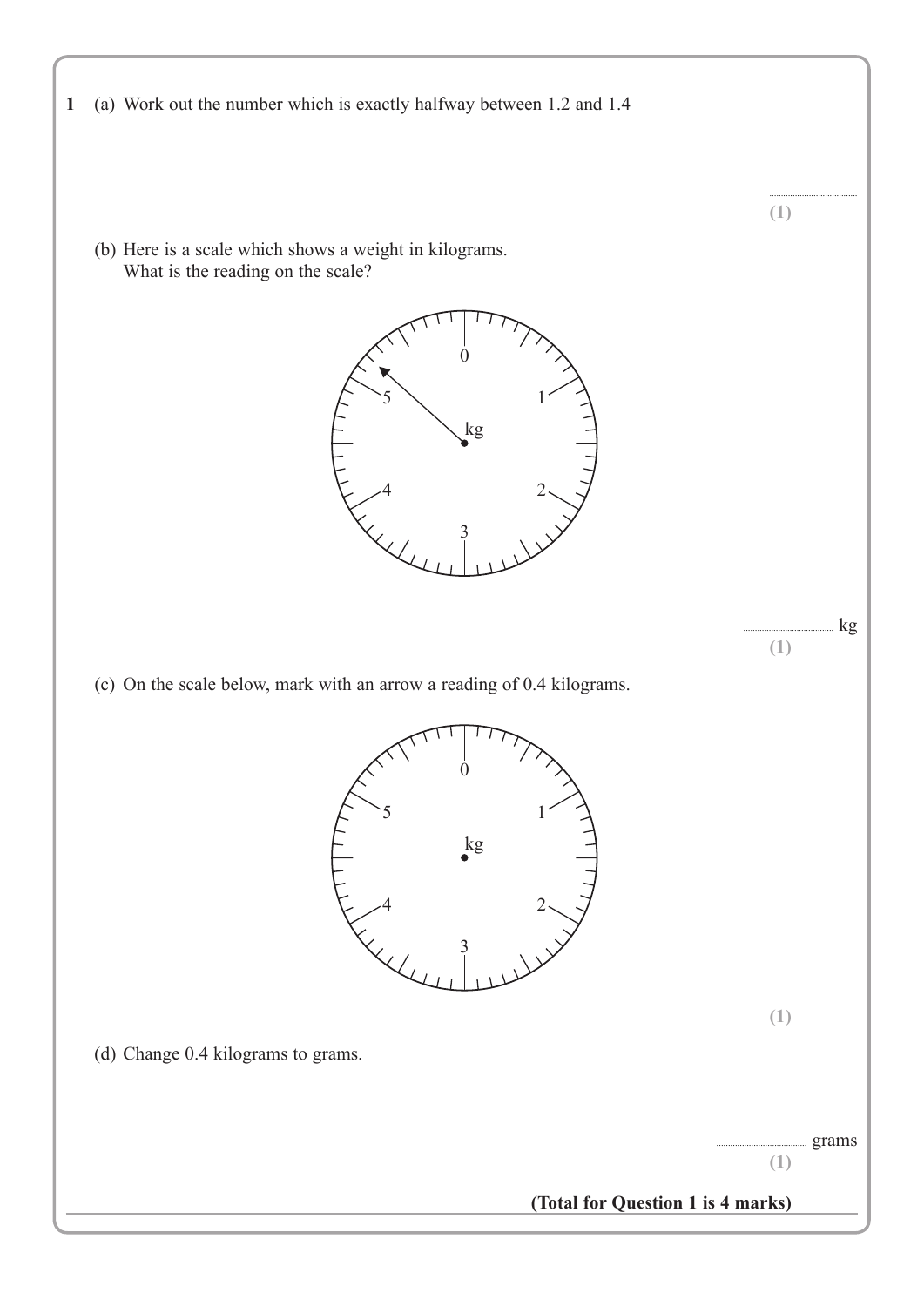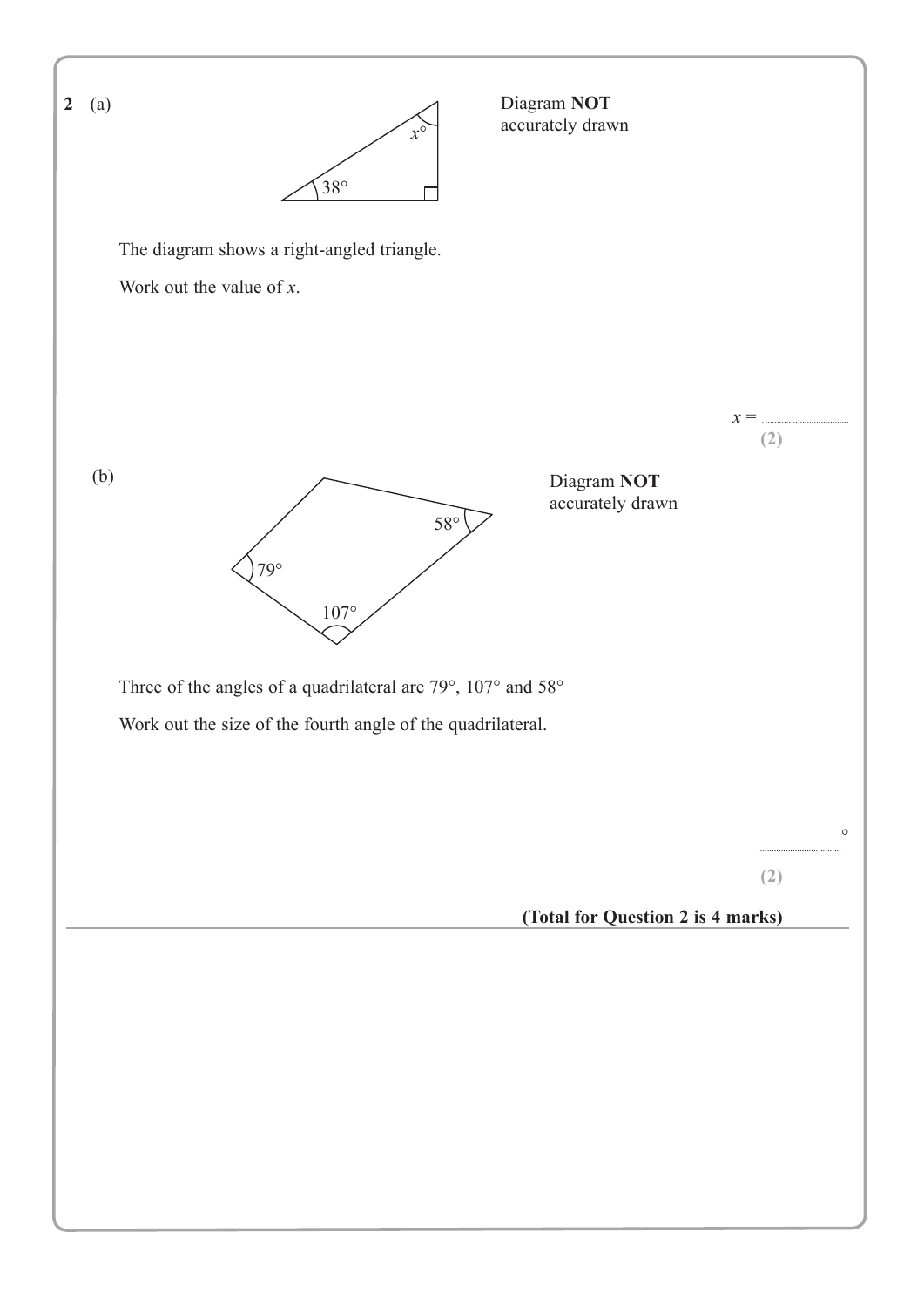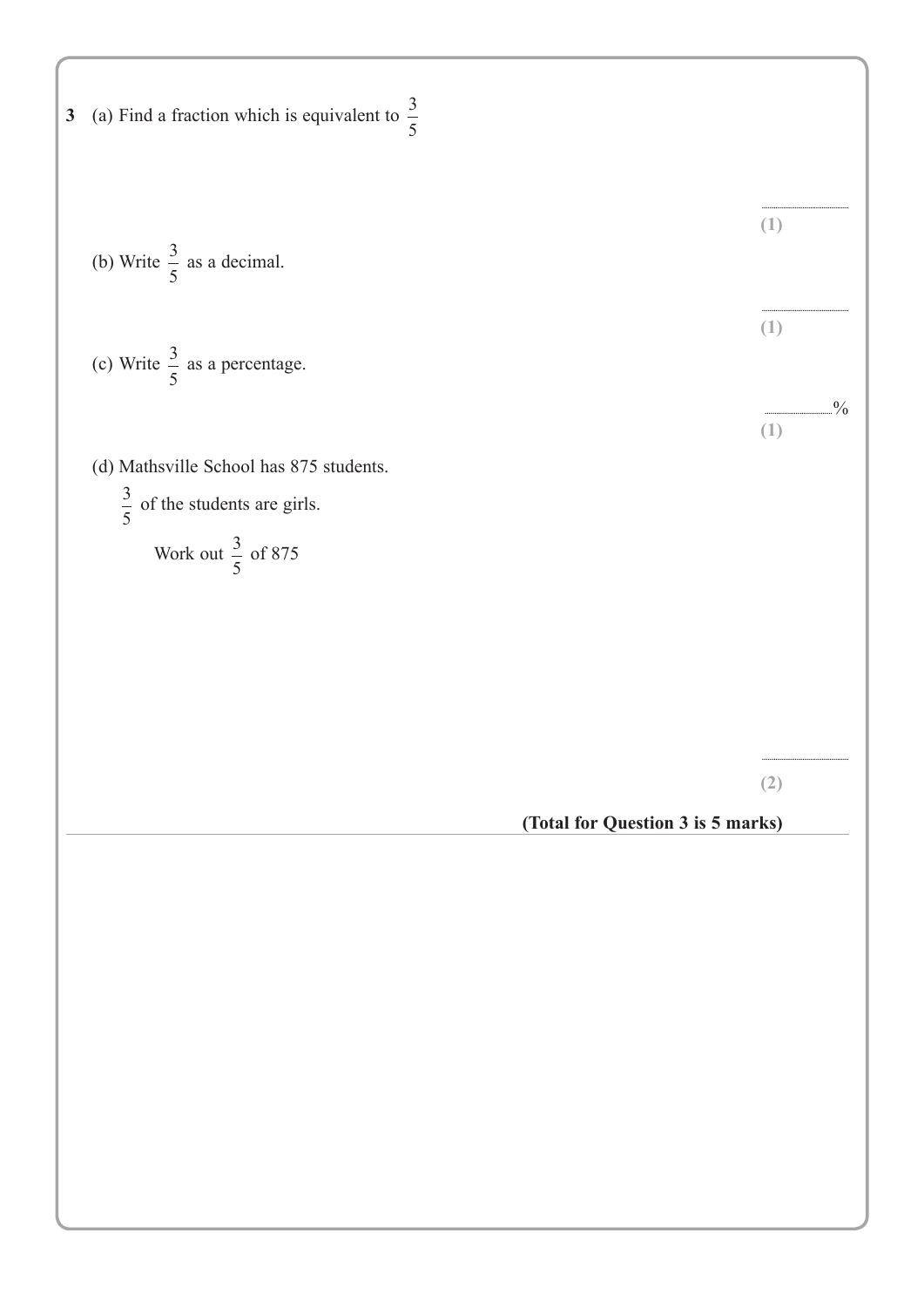| 4 | $\sqrt{7056}$<br>(a) Use your calculator to work out $\frac{1}{2}$<br>$0.35 \times 128$                                        |               |
|---|--------------------------------------------------------------------------------------------------------------------------------|---------------|
|   | Write down all the figures on your calculator display.<br>You must give your answer as a decimal.                              |               |
|   |                                                                                                                                |               |
|   | (b) Write your answer to part (a) correct to 1 significant figure.                                                             | (2)           |
|   |                                                                                                                                | (1)           |
|   | (Total for Question 4 is 3 marks)                                                                                              |               |
| 5 | Pavel and Katie share some sweets in the ratio 3 : 8<br>Katie gets 32 sweets.                                                  |               |
|   | (a) How many sweets does Pavel get?                                                                                            |               |
|   |                                                                                                                                |               |
|   |                                                                                                                                |               |
|   |                                                                                                                                |               |
|   |                                                                                                                                |               |
|   |                                                                                                                                |               |
|   |                                                                                                                                | $\mathcal{L}$ |
|   | Katie also has a tin of chocolates.<br>There are 80 chocolates in the tin.<br>45% of the chocolates have toffee in the middle. |               |
|   | (b) Work out the number of chocolates that have toffee in the middle.                                                          |               |
|   |                                                                                                                                |               |
|   |                                                                                                                                |               |
|   |                                                                                                                                | (2)           |
|   | (Total for Question 5 is 4 marks)                                                                                              |               |
|   |                                                                                                                                |               |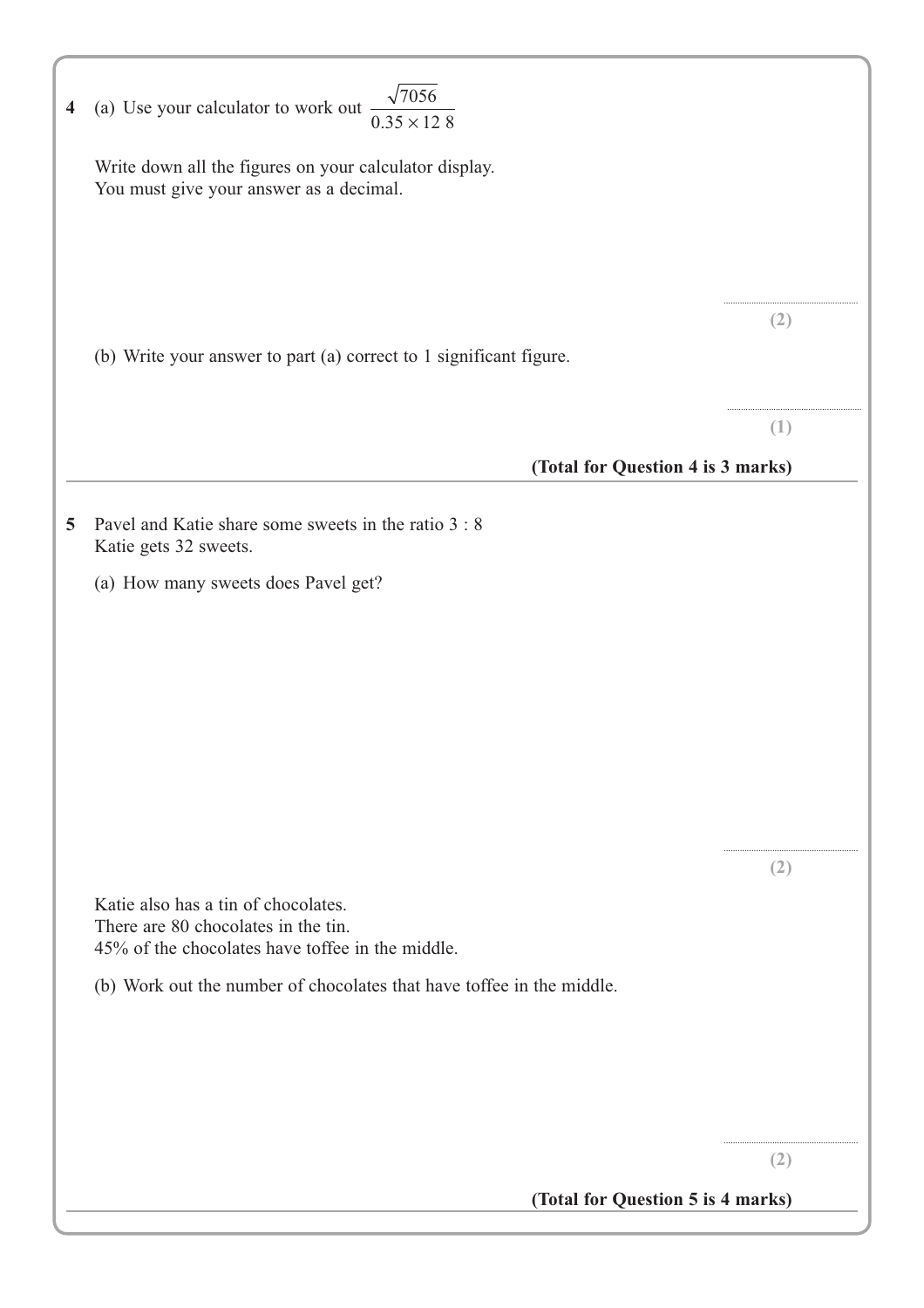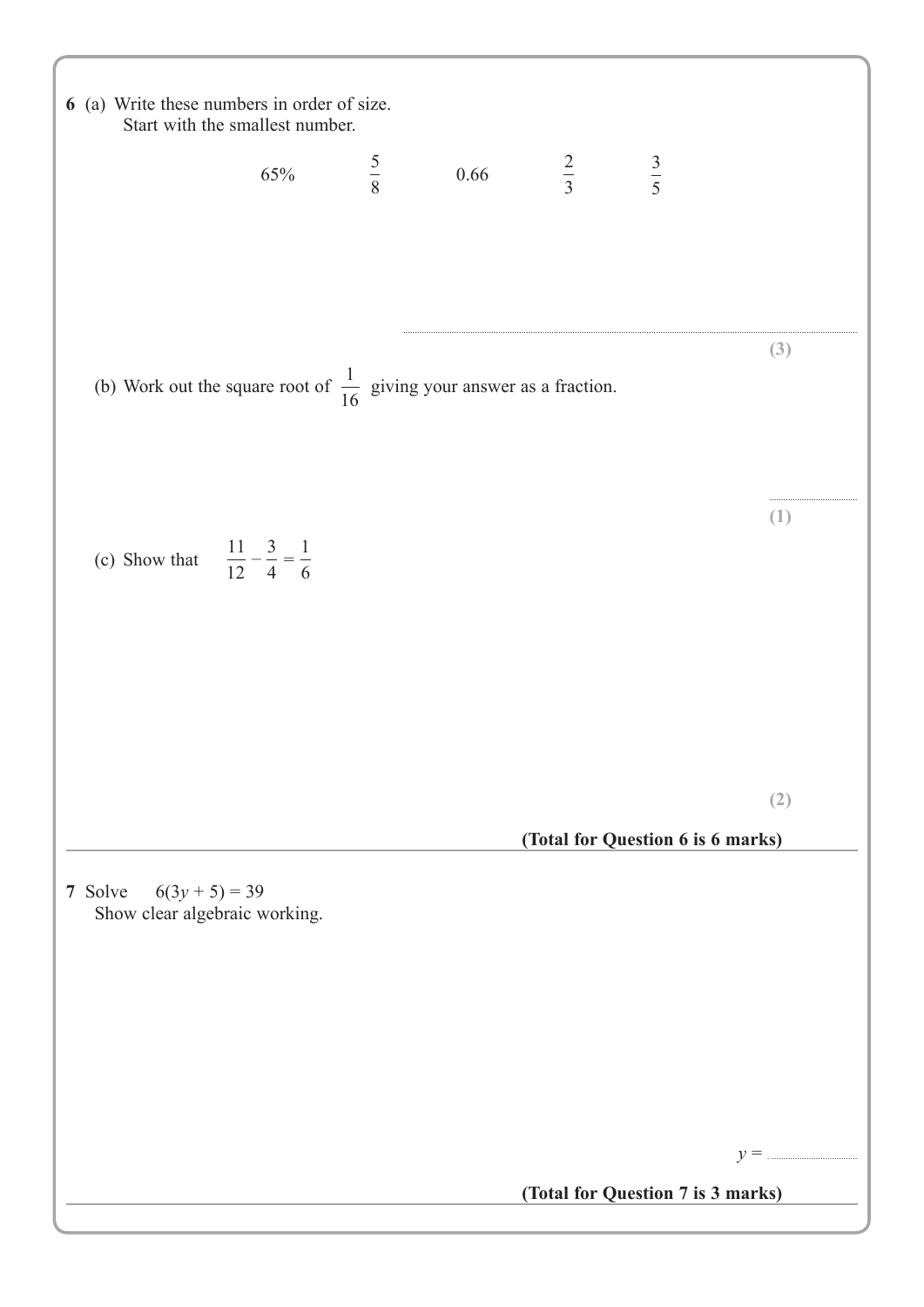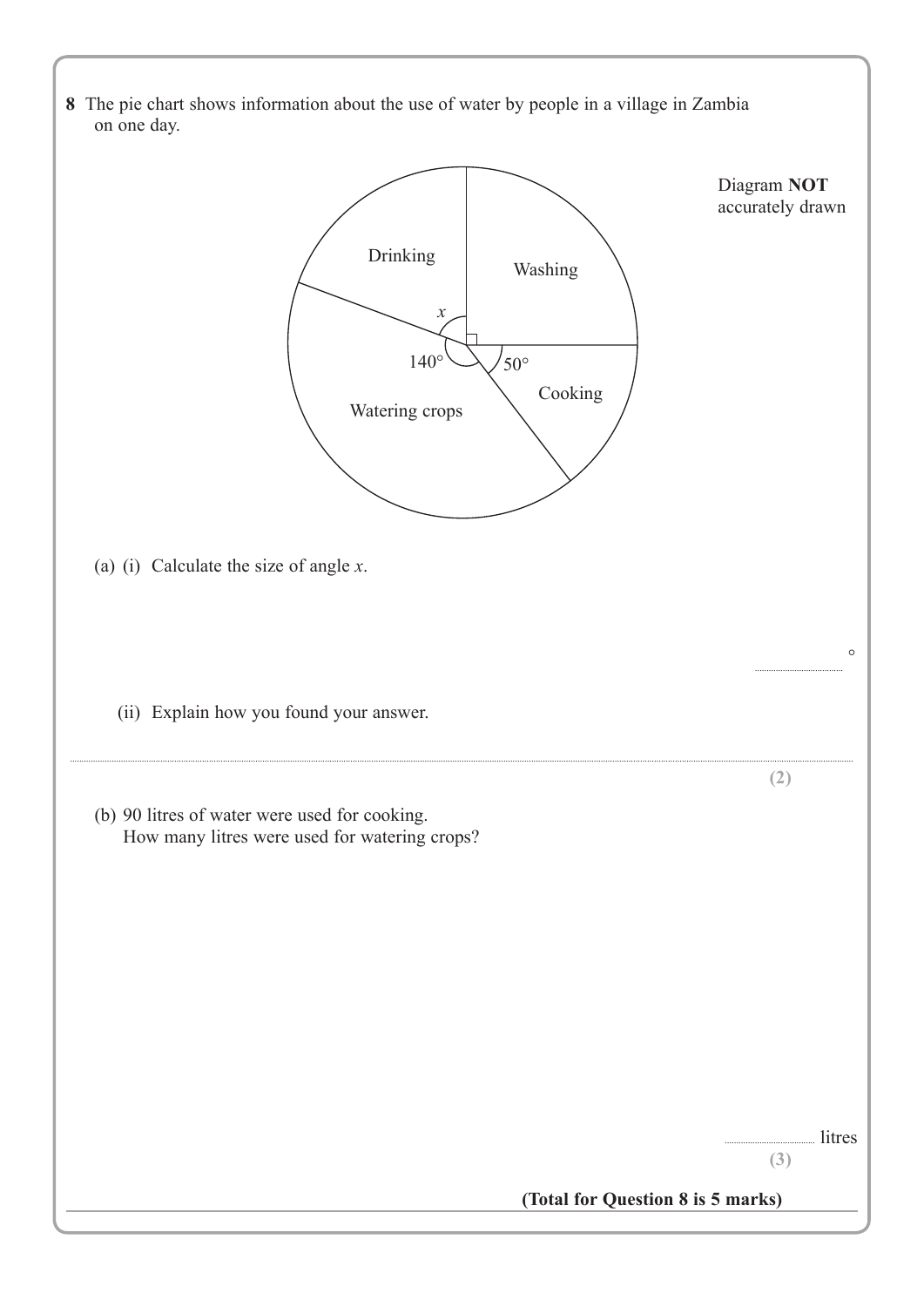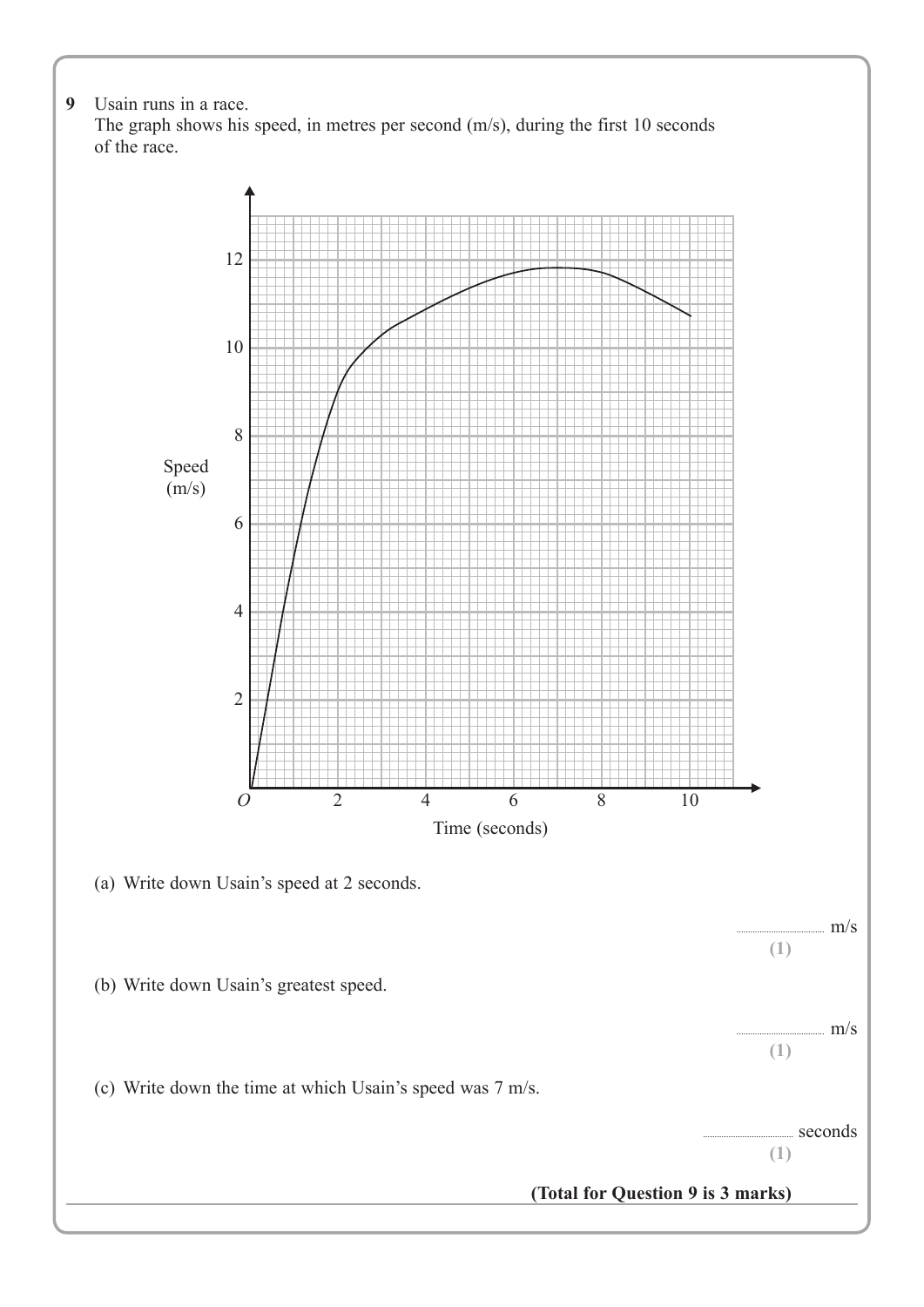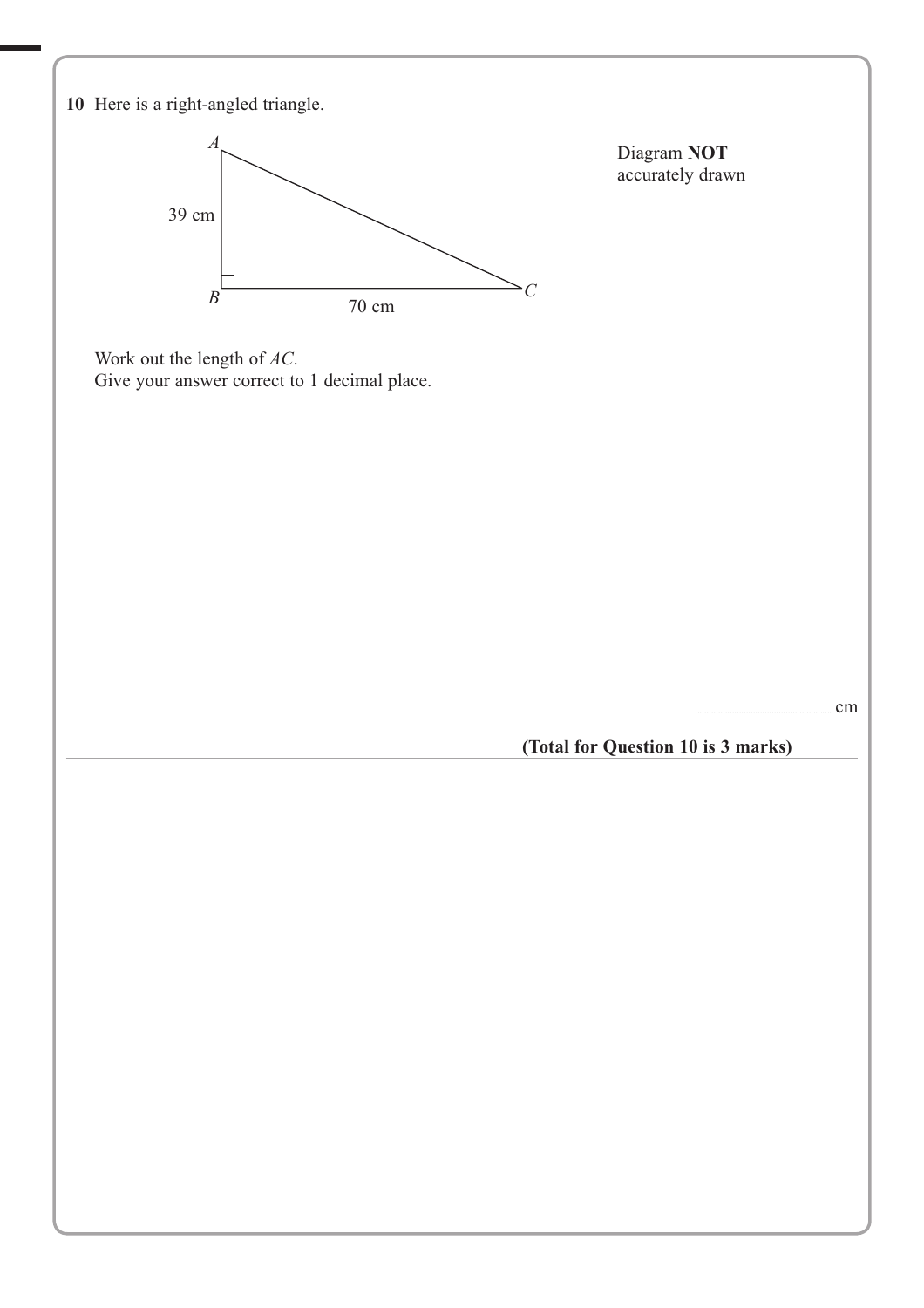| 11 |                                                                                            |                                     | Here are the first four terms of an arithmetic sequence. |    |                                    |     |
|----|--------------------------------------------------------------------------------------------|-------------------------------------|----------------------------------------------------------|----|------------------------------------|-----|
|    |                                                                                            | $\mathfrak{Z}$                      | 10                                                       | 17 | 24                                 |     |
|    | (a) Find, in terms of $n$ , an expression for the $n$ th term of this arithmetic sequence. |                                     |                                                          |    |                                    |     |
|    |                                                                                            |                                     |                                                          |    |                                    |     |
|    |                                                                                            |                                     |                                                          |    |                                    |     |
|    |                                                                                            |                                     |                                                          |    |                                    |     |
|    |                                                                                            |                                     |                                                          |    |                                    |     |
|    |                                                                                            |                                     |                                                          |    |                                    | (2) |
|    |                                                                                            | (b) Is 150 a term of this sequence? |                                                          |    |                                    |     |
|    |                                                                                            |                                     | You must explain how you get your answer.                |    |                                    |     |
|    |                                                                                            |                                     |                                                          |    |                                    |     |
|    |                                                                                            |                                     |                                                          |    |                                    |     |
|    |                                                                                            |                                     |                                                          |    |                                    |     |
|    |                                                                                            |                                     |                                                          |    |                                    |     |
|    |                                                                                            |                                     |                                                          |    |                                    | (2) |
|    |                                                                                            |                                     |                                                          |    | (Total for Question 11 is 4 marks) |     |
|    |                                                                                            |                                     |                                                          |    |                                    |     |
|    |                                                                                            |                                     |                                                          |    |                                    |     |
|    |                                                                                            |                                     |                                                          |    |                                    |     |
|    |                                                                                            |                                     |                                                          |    |                                    |     |
|    |                                                                                            |                                     |                                                          |    |                                    |     |
|    |                                                                                            |                                     |                                                          |    |                                    |     |
|    |                                                                                            |                                     |                                                          |    |                                    |     |
|    |                                                                                            |                                     |                                                          |    |                                    |     |
|    |                                                                                            |                                     |                                                          |    |                                    |     |
|    |                                                                                            |                                     |                                                          |    |                                    |     |
|    |                                                                                            |                                     |                                                          |    |                                    |     |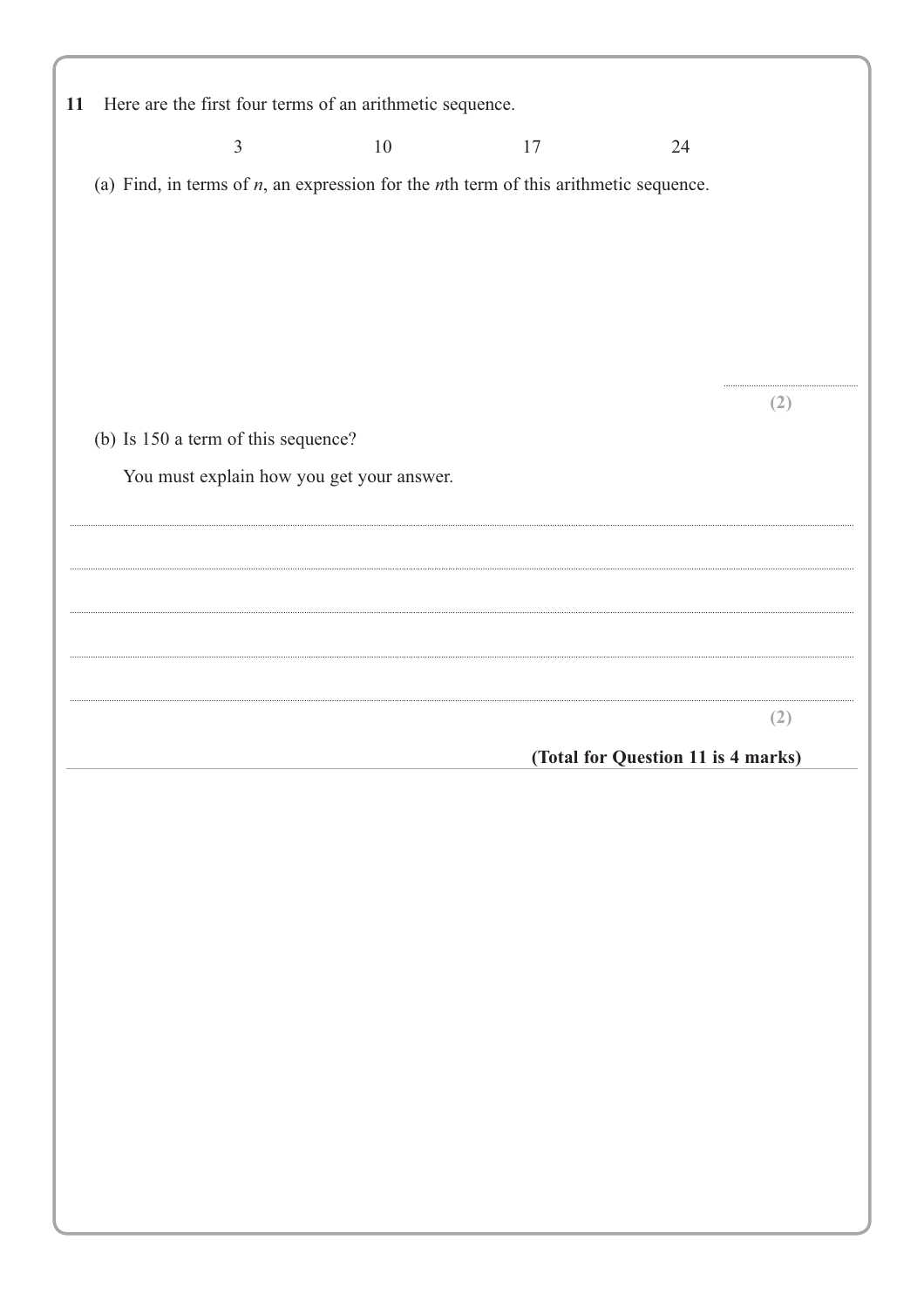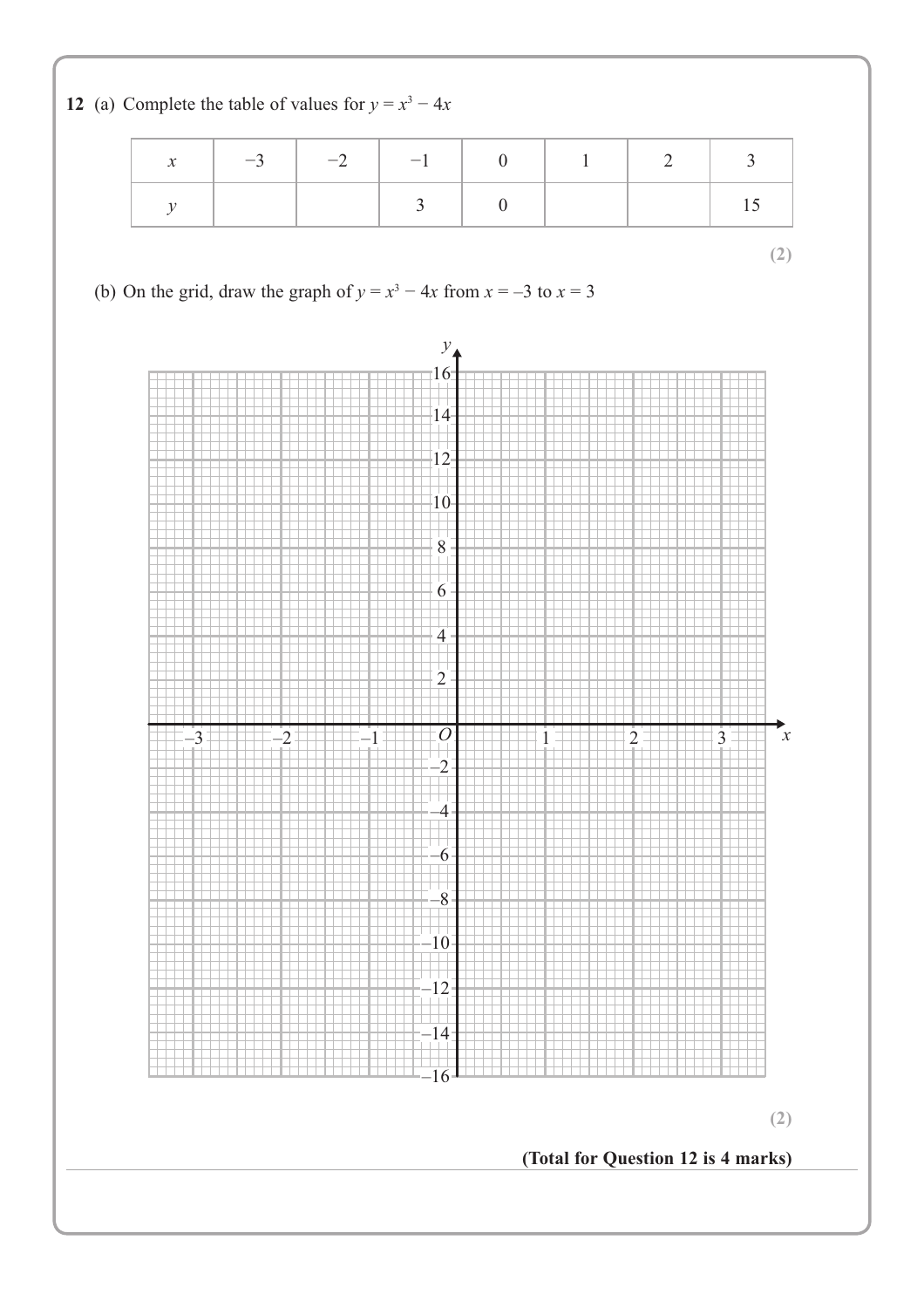**10** Sasha takes a music exam. **13**

The table shows the result that Sasha can get for different percentages in her music exam.

| Percentage     | <b>Result</b> |
|----------------|---------------|
| $50\% - 69\%$  | Pass          |
| $70\% - 84\%$  | Merit         |
| $85\% - 100\%$ | Distinction   |

Sasha gets 62 out of 80 in her music exam.

What result does Sasha get? You must show your working.



..........................................................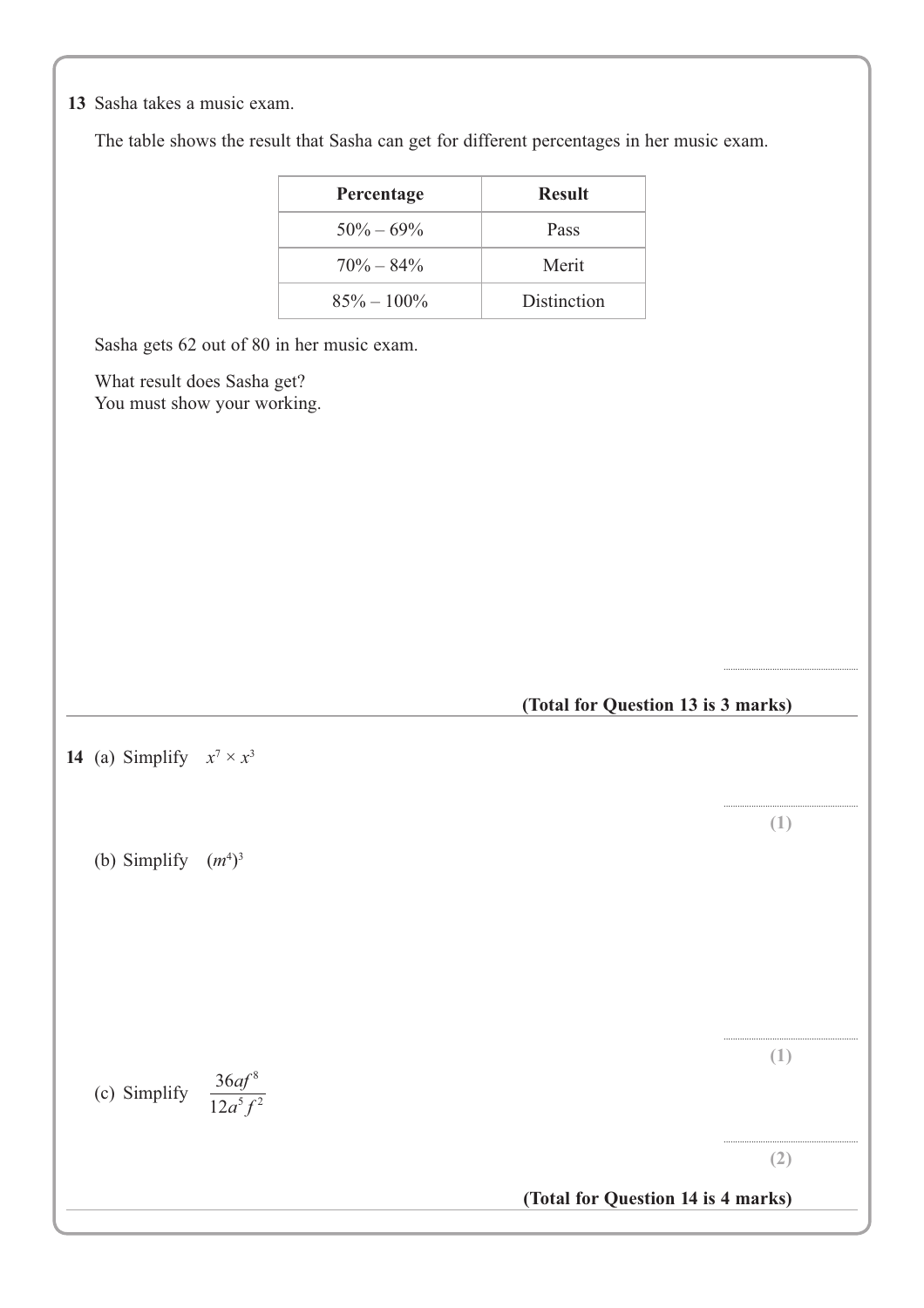**15** Serena bought a car that had a value of \$16 000 At the end of each year, the value of her car had depreciated by 15%.

Calculate the value of her car at the end of 3 years.

\$. .....................................

**(Total for Question 15 is 3 marks)**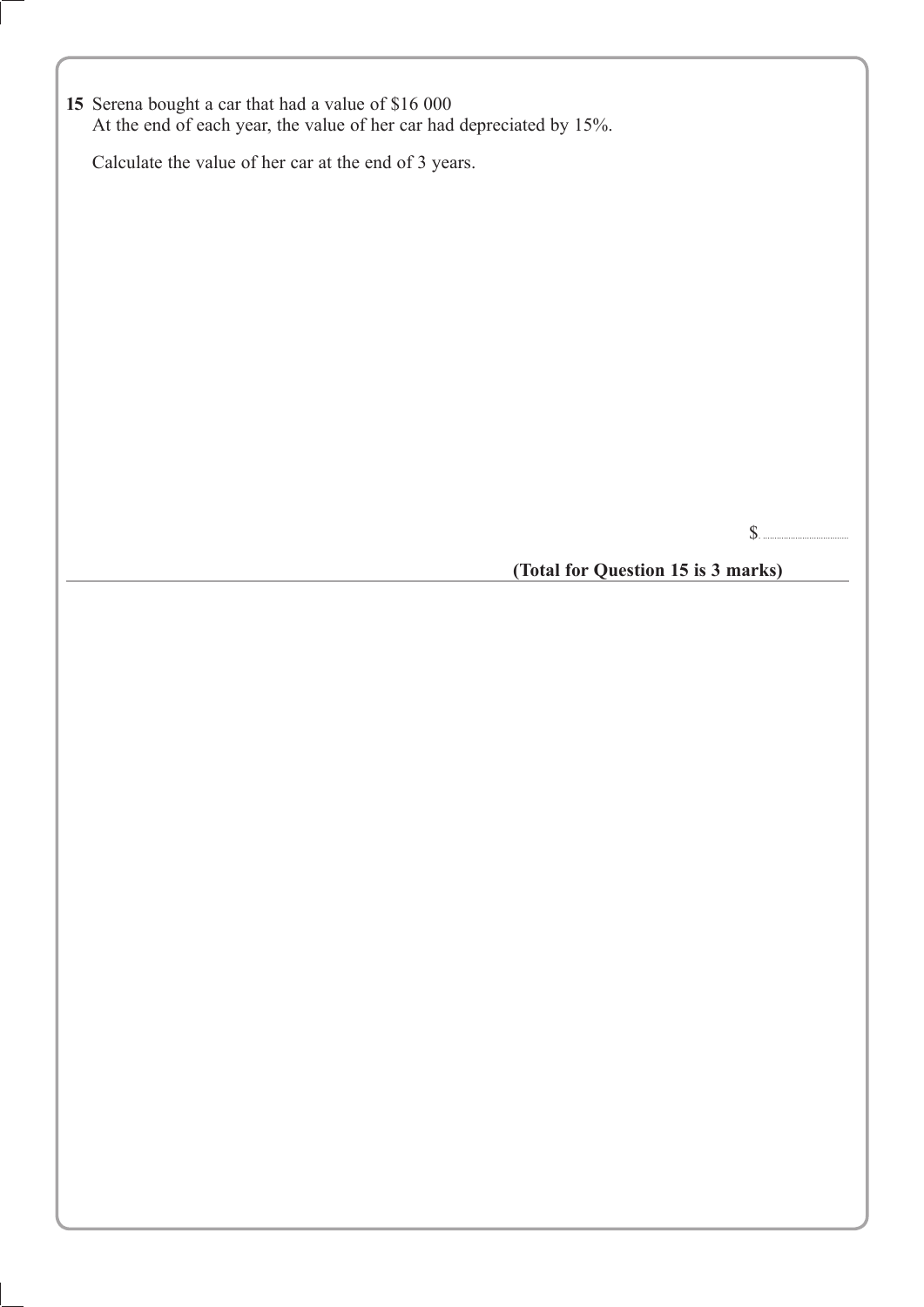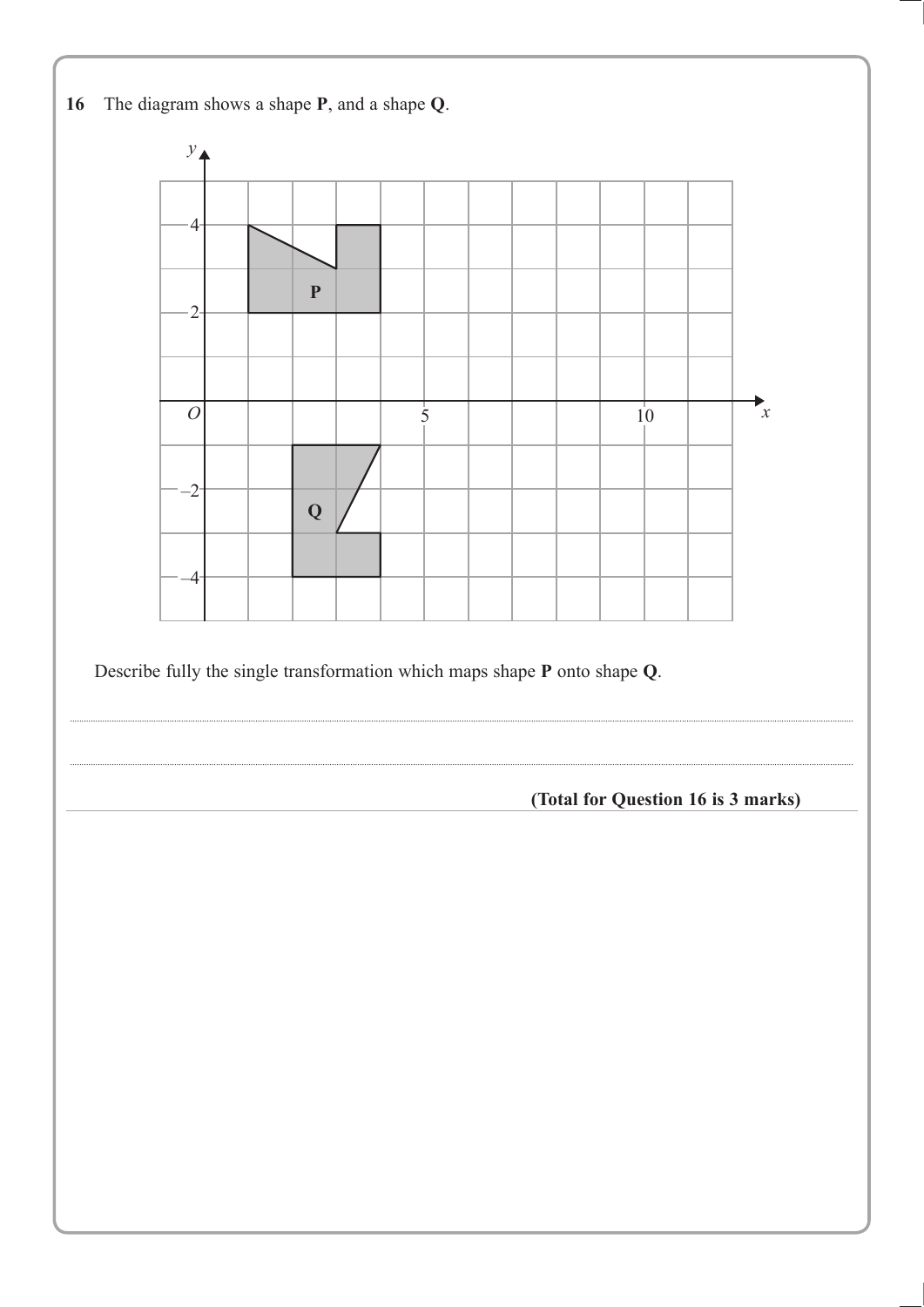|                | (a) Find the ratio of the number of pupils to the number of teachers.                                                                 |                                                                                                                                                                                                                                                                                                                  |
|----------------|---------------------------------------------------------------------------------------------------------------------------------------|------------------------------------------------------------------------------------------------------------------------------------------------------------------------------------------------------------------------------------------------------------------------------------------------------------------|
|                | Give your ratio in the form $n:1$                                                                                                     |                                                                                                                                                                                                                                                                                                                  |
|                |                                                                                                                                       |                                                                                                                                                                                                                                                                                                                  |
|                |                                                                                                                                       | $\frac{1}{2}$ . $\frac{1}{2}$ . $\frac{1}{2}$ . $\frac{1}{2}$ . $\frac{1}{2}$ . $\frac{1}{2}$ . $\frac{1}{2}$ . $\frac{1}{2}$ . $\frac{1}{2}$ . $\frac{1}{2}$ . $\frac{1}{2}$ . $\frac{1}{2}$ . $\frac{1}{2}$ . $\frac{1}{2}$ . $\frac{1}{2}$ . $\frac{1}{2}$ . $\frac{1}{2}$ . $\frac{1}{2}$ . $\frac{1$<br>(2) |
|                | In Year 11 at the school, the ratio of the number of pupils who study Chemistry to the<br>number of pupils who study Physics is 3 : 2 |                                                                                                                                                                                                                                                                                                                  |
|                | (b) 105 pupils in Year 11 study Chemistry.<br>Work out the number of pupils in Year 11 who study Physics.                             |                                                                                                                                                                                                                                                                                                                  |
|                |                                                                                                                                       |                                                                                                                                                                                                                                                                                                                  |
|                |                                                                                                                                       |                                                                                                                                                                                                                                                                                                                  |
|                |                                                                                                                                       |                                                                                                                                                                                                                                                                                                                  |
|                |                                                                                                                                       | <br>(2)                                                                                                                                                                                                                                                                                                          |
| girls is $4:3$ | For the 105 pupils who study Chemistry, the ratio of the number of boys to the number of                                              |                                                                                                                                                                                                                                                                                                                  |
|                | (c) Work out the number of girls in Year 11 who study Chemistry.                                                                      |                                                                                                                                                                                                                                                                                                                  |
|                |                                                                                                                                       |                                                                                                                                                                                                                                                                                                                  |
|                |                                                                                                                                       |                                                                                                                                                                                                                                                                                                                  |
|                |                                                                                                                                       |                                                                                                                                                                                                                                                                                                                  |
|                |                                                                                                                                       | (2)                                                                                                                                                                                                                                                                                                              |
|                | (Total for Question 17 is 6 marks)                                                                                                    |                                                                                                                                                                                                                                                                                                                  |
|                |                                                                                                                                       |                                                                                                                                                                                                                                                                                                                  |
|                |                                                                                                                                       |                                                                                                                                                                                                                                                                                                                  |
|                |                                                                                                                                       |                                                                                                                                                                                                                                                                                                                  |
|                |                                                                                                                                       |                                                                                                                                                                                                                                                                                                                  |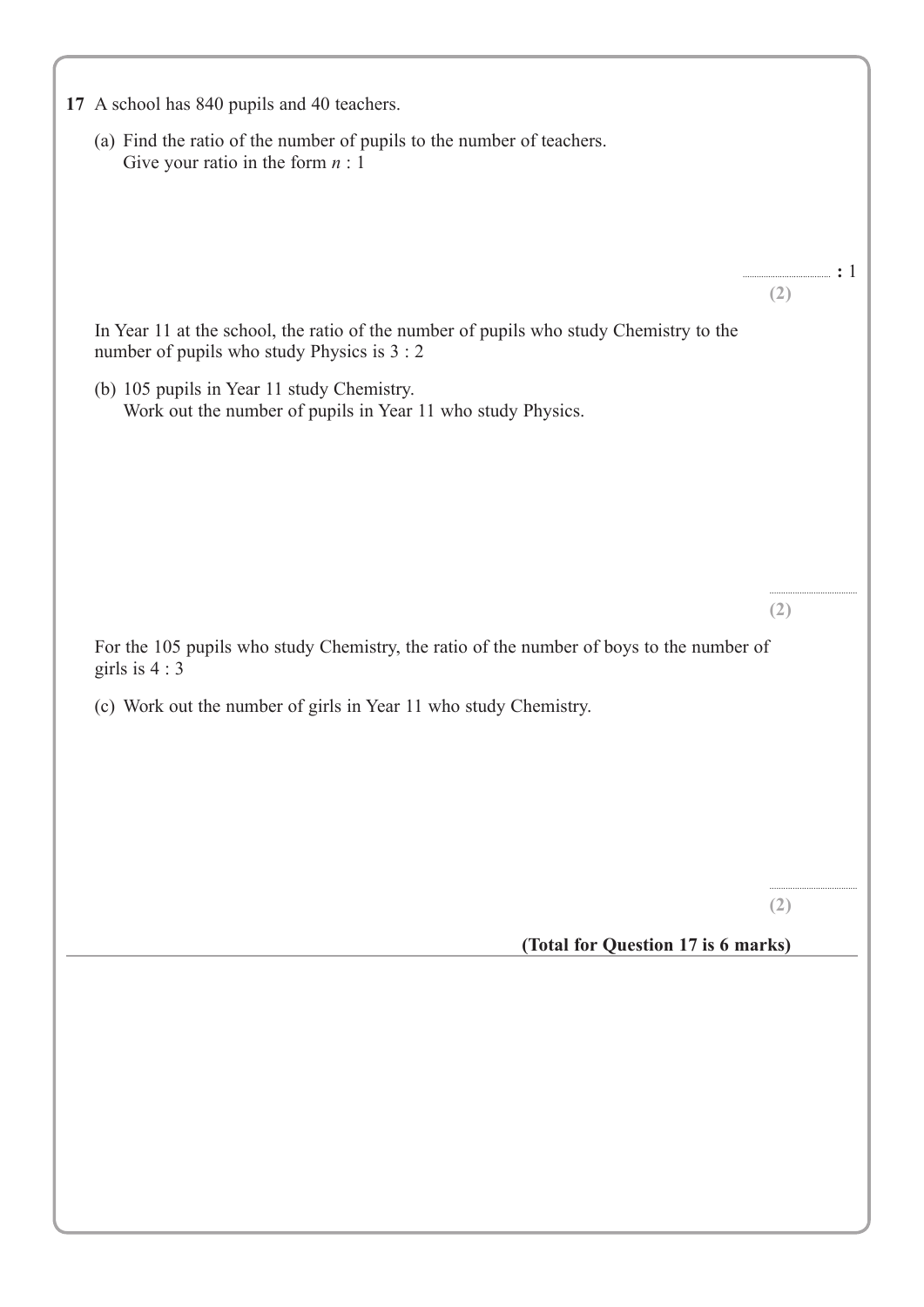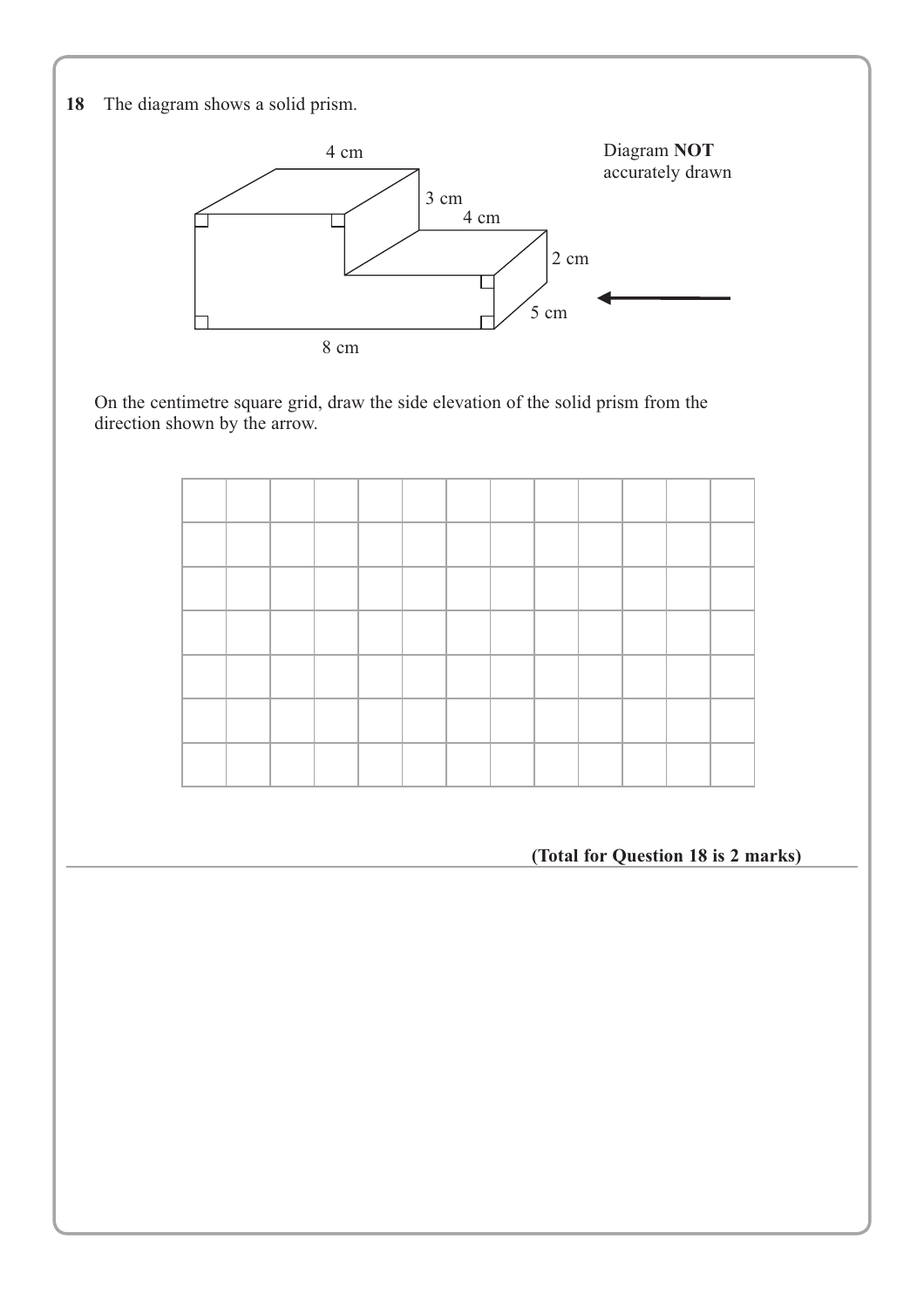19 The table shows the land areas, in km<sup>2</sup>, of four countries.

| Country  | Land area $(km^2)$   |
|----------|----------------------|
| Ethiopia | $1.13 \times 10^{6}$ |
| Algeria  | $2.38 \times 10^{6}$ |
| Nigeria  | $9.24 \times 10^5$   |
| Kenya    | $5.83 \times 10^{5}$ |

- (a) Which country has the largest land area?
- (b) Calculate the total land area, in km2 , of all four countries. Give your answer in standard form.

 $km<sup>2</sup>$ **(2)**

.............................................................................. **(1)**

Population density is calculated by the formula

Population density = Population  $\div$  Land area

(c) In one year, the population of Ethiopia was  $7.91 \times 10^7$ Calculate the population density of Ethiopia for that year.

. people / km<sup>2</sup>

**(2)**

#### **(Total for Question 19 is 5 marks)**